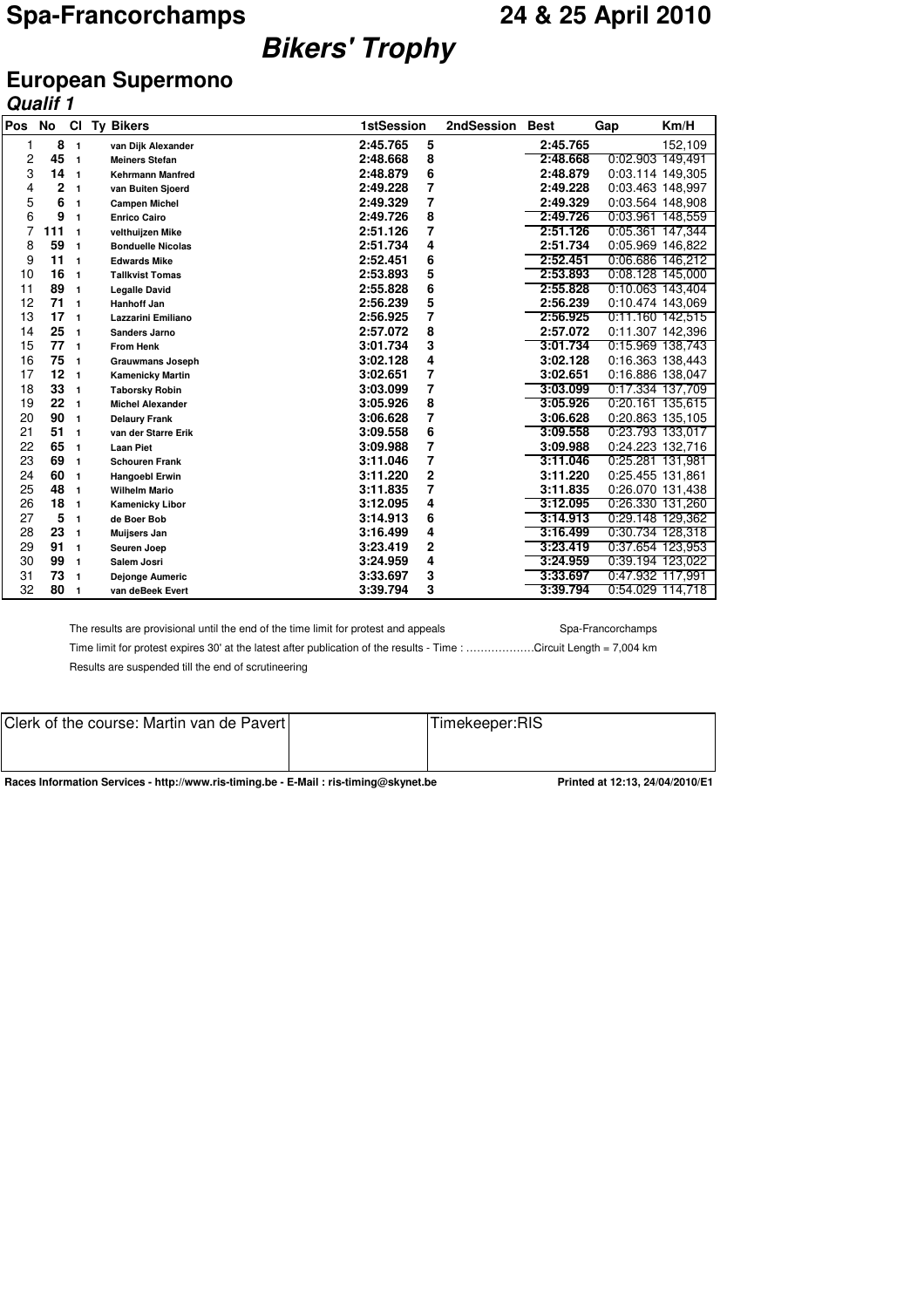**Bikers' Trophy**

## **European Supermono**

**Qualif 1**

Temps par moto

| <u> 2</u>               |                              |                       |              |              |                |   |              |                |   |              |            |
|-------------------------|------------------------------|-----------------------|--------------|--------------|----------------|---|--------------|----------------|---|--------------|------------|
| 1                       | 11:27:35.915                 | 27:35.915             | 2            | 11:30:30.512 | 2:54.597       | 3 | 11:33:20.968 | 2:50.456       | 4 | 11:36:22.967 | 3:01.999 G |
| 5                       | 11:40:10.474                 | 3:47.507              | 6            | 11:42:59.702 | 2:49.228       | 7 | 11:46:01.806 | 3:02.104 G     |   |              |            |
|                         |                              |                       |              |              |                |   |              |                |   |              |            |
| 5                       |                              |                       |              |              |                |   |              |                |   |              |            |
| $\overline{\mathbf{1}}$ | 11:28:20.683                 | 28:20.683             | 2            | 11:31:50.889 | 3:30.206       | 3 | 11:35:14.136 | 3:23.247       | 4 | 11:38:35.147 | 3:21.011   |
| $\overline{5}$          | 11:41:53.311                 | 3:18.164              | 6            | 11:45:08.224 | 3:14.913       |   |              |                |   |              |            |
|                         |                              |                       |              |              |                |   |              |                |   |              |            |
| $6\overline{6}$         |                              |                       |              |              |                |   |              |                |   |              |            |
| I1                      | 11:28:54.047                 | 28:54.047             | 2            | 11:31:48.248 | 2:54.201       | 3 | 11:34:53.803 | $3:05.555G$ 4  |   | 11:38:53.558 | 3:59.755   |
| 5                       | 11:41:46.846                 | 2:53.288              | 6            | 11:44:36.175 | 2:49.329       | 7 | 11:47:51.227 | 3:15.052 G     |   |              |            |
|                         |                              |                       |              |              |                |   |              |                |   |              |            |
| 8                       |                              |                       |              |              |                |   |              |                |   |              |            |
| $\overline{\mathbf{1}}$ | 11:30:27.470                 | 30:27.470             | 2            | 11:33:13.485 | 2:46.015       | 3 | 11:36:00.839 | 2:47.354       | 4 | 11:38:46.604 | 2:45.765   |
| ļ5                      | 11:42:11.433                 | 3:24.829 G            |              |              |                |   |              |                |   |              |            |
|                         |                              |                       |              |              |                |   |              |                |   |              |            |
| 9                       |                              |                       |              |              |                |   |              |                |   |              |            |
| ł1                      | 11:28:35.916                 | 28:35.916             | 2            | 11:31:42.091 | 3:06.175       | 3 | 11:34:37.882 | 2:55.791       | 4 | 11:37:31.982 | 2:54.100   |
| 5                       | 11:40:22.795                 | 2:50.813              | 6            | 11:43:13.824 | 2:51.029       | 7 | 11:46:03.550 | 2:49.726       | 8 | 11:48:54.811 | 2:51.261   |
|                         |                              |                       |              |              |                |   |              |                |   |              |            |
| $\overline{11}$         |                              |                       |              |              |                |   |              |                |   |              |            |
| $\mathbf{1}$            | 11:27:52.157                 | 27:52.157             | 2            | 11:30:46.061 | 2:53.904       | 3 | 11:33:38.517 | 2:52.456       | 4 | 11:36:31.075 | 2:52.558   |
| 5                       | 11:39:23.675                 | 2:52.600              | 6            | 11:42:16.126 | 2:52.451       |   |              |                |   |              |            |
|                         |                              |                       |              |              |                |   |              |                |   |              |            |
| 12                      |                              |                       |              |              |                |   |              |                |   |              |            |
|                         |                              |                       |              |              |                |   |              |                |   |              |            |
| 1                       | 11:29:40.812                 | 29:40.812             | 2            | 11:33:06.738 | 3:25.926       | 3 | 11:36:27.719 | 3:20.981       | 4 | 11:39:36.397 | 3:08.678   |
| 15                      | 11:44:04.603                 | 4:28.206 G            | 6            | 11:47:35.138 | 3:30.535       | 7 | 11:50:37.789 | 3:02.651       |   |              |            |
| $\overline{14}$         |                              |                       |              |              |                |   |              |                |   |              |            |
|                         |                              |                       |              |              |                |   |              |                |   |              |            |
| 1                       | 11:27:22.170                 | 27:22.170             | 2            | 11:30:13.429 | 2:51.259       | 3 | 11:33:02.448 | 2:49.019       | 4 | 11:35:51.327 | 2:48.879   |
| $\overline{\mathbf{5}}$ | 11:44:49.655                 | 8:58.328              | 6            | 11:47:50.000 | 3:00.345 G     |   |              |                |   |              |            |
| 16                      |                              |                       |              |              |                |   |              |                |   |              |            |
| 1                       |                              |                       |              |              |                |   |              |                |   |              |            |
|                         | 11:27:11.603<br>11:38:53.189 | 27:11.603<br>2:54.076 | 2            | 11:30:08.237 | 2:56.634       | 3 | 11:33:02.130 | 2:53.893       | 4 | 11:35:59.113 | 2:56.983   |
| 5                       |                              |                       |              |              |                |   |              |                |   |              |            |
| 17                      |                              |                       |              |              |                |   |              |                |   |              |            |
| $\blacksquare$          |                              |                       |              |              |                |   |              |                |   |              |            |
| 5                       | 11:28:04.410                 | 28:04.410             | 2            | 11:31:21.127 | $3:16.717$ G 3 |   | 11:36:06.043 | 4:44.916       | 4 | 11:39:03.548 | 2:57.505   |
|                         | 11:42:01.069                 | 2:57.521              | 6            | 11:44:57.994 | 2:56.925       | 7 | 11:47:56.549 | 2:58.555       |   |              |            |
| 18                      |                              |                       |              |              |                |   |              |                |   |              |            |
|                         |                              |                       |              |              |                |   |              |                |   |              |            |
| I1                      | 11:28:03.898                 | 28:03.898             | 2            | 11:31:15.993 | 3:12.095       | 3 | 11:34:32.882 | $3:16.889$ G 4 |   | 11:38:40.930 | 4:08.048   |
| 22                      |                              |                       |              |              |                |   |              |                |   |              |            |
| $\blacksquare$          |                              |                       |              |              |                |   |              |                |   |              |            |
|                         | 11:27:43.008                 | 27:43.008             | 2            | 11:30:55.757 | 3:12.749       | 3 | 11:34:06.165 | 3:10.408       | 4 | 11:37:14.882 | 3:08.717   |
| $\overline{5}$          | 11:40:21.459                 | 3:06.577              | 6            | 11:43:28.012 | 3:06.553       | 7 | 11:46:34.792 | 3:06.780       | 8 | 11:49:40.718 | 3:05.926   |
|                         |                              |                       |              |              |                |   |              |                |   |              |            |
| 23                      |                              |                       |              |              |                |   |              |                |   |              |            |
| $\overline{1}$          | 11:28:40.097                 | 28:40.097             | $\mathbf 2$  | 11:32:03.394 | 3:23.297       | 3 | 11:35:23.935 | 3:20.541       | 4 | 11:38:40.434 | 3:16.499   |
|                         |                              |                       |              |              |                |   |              |                |   |              |            |
|                         |                              |                       |              |              |                |   |              |                |   |              |            |
| 25                      |                              |                       |              |              |                |   |              |                |   |              |            |
| 1                       | 11:27:47.822                 | 27:47.822             | $\mathbf{2}$ | 11:30:54.276 | 3:06.454       | 3 | 11:33:54.772 | 3:00.496       | 4 | 11:36:55.081 | 3:00.309   |
| ļ5                      | 11:39:52.737                 | 2:57.656              | 6            | 11:42:50.395 | 2:57.658       | 7 | 11:45:52.161 | 3:01.766       | 8 | 11:48:49.233 | 2:57.072   |

11:28:19.152 28:19.152 G **2** 11:32:48.235 4:29.083 **3** 11:36:00.160 3:11.925 **4** 11:39:05.720 3:05.560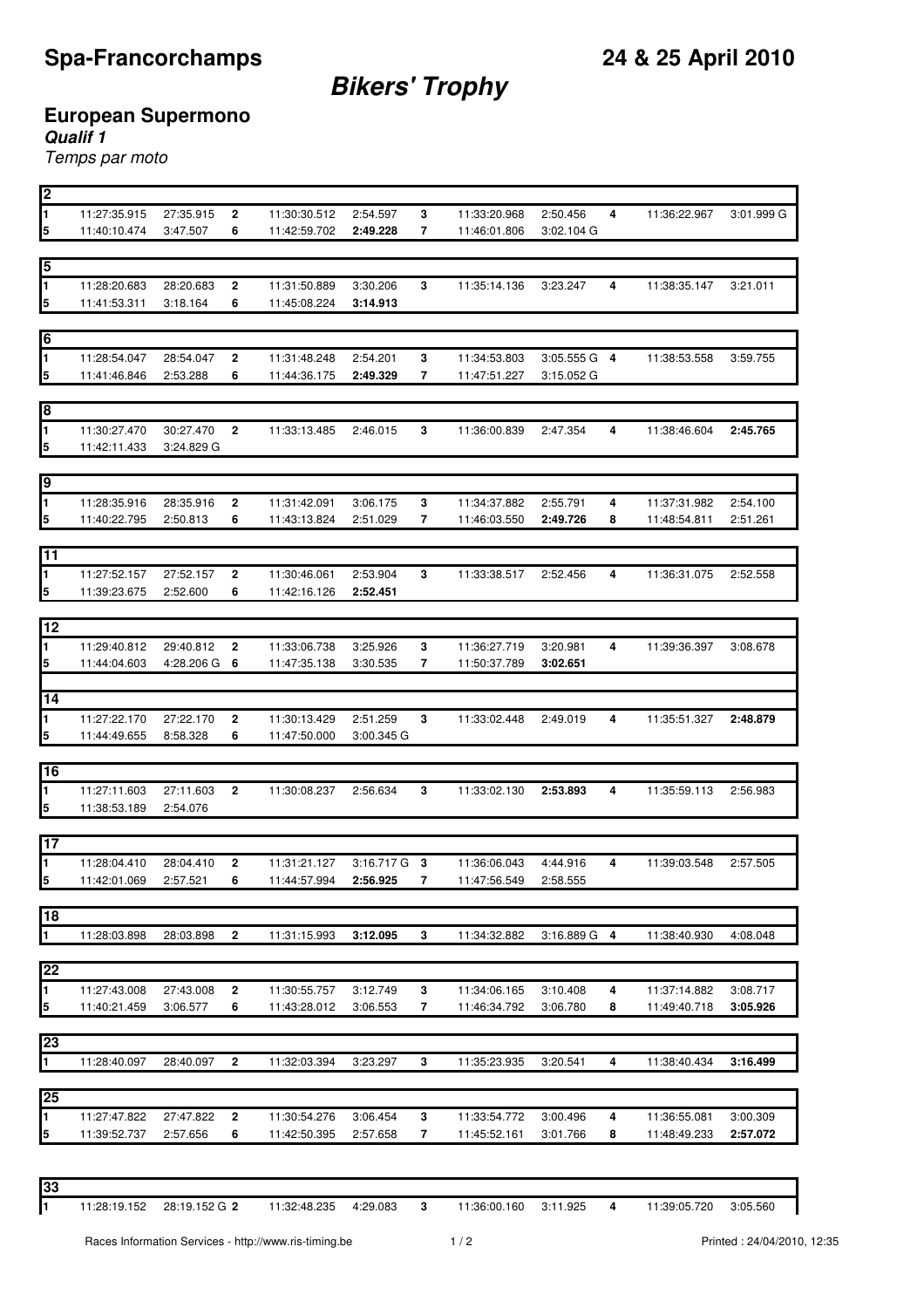| $\overline{5}$                   | 11:42:12.315                 | 3:06.595              | 6      | 11:45:15.414                 | 3:03.099             | 7      | 11:48:31.056                 | 3:15.642             |   |              |            |
|----------------------------------|------------------------------|-----------------------|--------|------------------------------|----------------------|--------|------------------------------|----------------------|---|--------------|------------|
|                                  |                              |                       |        |                              |                      |        |                              |                      |   |              |            |
| 45                               |                              |                       |        |                              |                      |        |                              |                      |   |              |            |
| $\overline{\mathbf{1}}$          | 11:27:14.842                 | 27:14.842             | 2      | 11:30:07.113                 | 2:52.271             | 3      | 11:32:57.919                 | 2:50.806             | 4 | 11:35:59.626 | 3:01.707 G |
| $\overline{5}$                   | 11:39:54.567                 | 3:54.941              | 6      | 11:42:43.235                 | 2:48.668             | 7      | 11:45:33.470                 | 2:50.235             | 8 | 11:48:26.759 | 2:53.289   |
| 48                               |                              |                       |        |                              |                      |        |                              |                      |   |              |            |
| $\blacksquare$                   | 11:28:35.492                 | 28:35.492             |        |                              | 3:23.437             | 3      | 11:35:18.133                 | 3:19.204             | 4 |              |            |
| $\overline{5}$                   | 11:41:53.075                 | 3:18.587              | 2<br>6 | 11:31:58.929<br>11:45:07.430 | 3:14.355             | 7      | 11:48:19.265                 | 3:11.835             |   | 11:38:34.488 | 3:16.355   |
|                                  |                              |                       |        |                              |                      |        |                              |                      |   |              |            |
| 51                               |                              |                       |        |                              |                      |        |                              |                      |   |              |            |
| $\blacksquare$                   | 11:28:29.450                 | 28:29.450             | 2      | 11:31:47.696                 | 3:18.246             | 3      | 11:35:02.419                 | 3:14.723             | 4 | 11:38:30.963 | 3:28.544 G |
| $\overline{\mathbf{5}}$          | 11:47:20.980                 | 8:50.017              | 6      | 11:50:30.538                 | 3:09.558             |        |                              |                      |   |              |            |
|                                  |                              |                       |        |                              |                      |        |                              |                      |   |              |            |
| 59                               |                              |                       |        |                              |                      |        |                              |                      |   |              |            |
| $\overline{\mathbf{1}}$          | 11:28:41.049                 | 28:41.049             | 2      | 11:31:38.534                 | 2:57.485             | 3      | 11:34:31.273                 | 2:52.739             | 4 | 11:37:23.007 | 2:51.734   |
|                                  |                              |                       |        |                              |                      |        |                              |                      |   |              |            |
| 60                               |                              |                       |        |                              |                      |        |                              |                      |   |              |            |
| $\overline{\mathbf{1}}$          | 11:27:43.950                 | 27:43.950             | 2      | 11:30:55.170                 | 3:11.220             |        |                              |                      |   |              |            |
|                                  |                              |                       |        |                              |                      |        |                              |                      |   |              |            |
| 65                               |                              |                       |        |                              |                      |        |                              |                      |   |              |            |
| $\blacksquare$<br>$\overline{5}$ | 11:28:32.022<br>11:41:41.266 | 28:32.022<br>3:09.988 | 2<br>6 | 11:31:57.902<br>11:44:51.999 | 3:25.880<br>3:10.733 | 3<br>7 | 11:35:16.839<br>11:48:07.403 | 3:18.937<br>3:15.404 | 4 | 11:38:31.278 | 3:14.439   |
|                                  |                              |                       |        |                              |                      |        |                              |                      |   |              |            |
| 69                               |                              |                       |        |                              |                      |        |                              |                      |   |              |            |
| 1                                | 11:28:32.002                 | 28:32.002             | 2      | 11:31:51.318                 | 3:19.316             | 3      | 11:35:03.825                 | 3:12.507             | 4 | 11:38:18.554 | 3:14.729   |
| $\overline{5}$                   | 11:41:29.600                 | 3:11.046              | 6      | 11:44:44.039                 | 3:14.439             | 7      | 11:47:58.489                 | 3:14.450             |   |              |            |
|                                  |                              |                       |        |                              |                      |        |                              |                      |   |              |            |
| 71                               |                              |                       |        |                              |                      |        |                              |                      |   |              |            |
| $\overline{\mathbf{1}}$          | 11:30:50.037                 | 30:50.037             | 2      | 11:34:04.574                 | $3:14.537$ G $3$     |        | 11:39:16.239                 | 5:11.665             | 4 | 11:42:12.478 | 2:56.239   |
| $\overline{5}$                   | 11:45:22.704                 | 3:10.226 G            |        |                              |                      |        |                              |                      |   |              |            |
|                                  |                              |                       |        |                              |                      |        |                              |                      |   |              |            |
| 73                               |                              |                       |        |                              |                      |        |                              |                      |   |              |            |
| $\overline{\mathbf{1}}$          | 11:28:44.990                 | 28:44.990             | 2      | 11:32:18.687                 | 3:33.697             | 3      | 11:38:32.431                 | 6:13.744             |   |              |            |
| 75                               |                              |                       |        |                              |                      |        |                              |                      |   |              |            |
| $\overline{1}$                   | 11:28:35.893                 | 28:35.893             | 2      | 11:31:50.706                 | 3:14.813             | 3      | 11:34:52.834                 | 3:02.128             | 4 | 11:37:55.559 | 3:02.725   |
|                                  |                              |                       |        |                              |                      |        |                              |                      |   |              |            |
| 77                               |                              |                       |        |                              |                      |        |                              |                      |   |              |            |
| $\mathbf{1}$                     | 11:27:58.792                 | 27:58.792             | 2      | 11:31:00.526                 | 3:01.734             | 3      | 11:34:43.848                 | 3:43.322 G           |   |              |            |
|                                  |                              |                       |        |                              |                      |        |                              |                      |   |              |            |
| 80                               |                              |                       |        |                              |                      |        |                              |                      |   |              |            |
| $\overline{1}$                   | 11:30:28.261                 | 30:28.261             | 2      | 11:34:08.055                 | 3:39.794 G 3         |        | 11:41:49.146                 | 7:41.091             |   |              |            |
|                                  |                              |                       |        |                              |                      |        |                              |                      |   |              |            |
| 89                               |                              |                       |        |                              |                      |        |                              |                      |   |              |            |
| $\overline{1}$                   | 11:27:52.823                 | 27:52.823             | 2      | 11:30:52.895                 | 3:00.072             | 3      | 11:33:49.062                 | 2:56.167             | 4 | 11:36:45.332 | 2:56.270   |
| $\overline{\mathbf{5}}$          | 11:39:41.160                 | 2:55.828              | 6      | 11:42:57.239                 | $3:16.079$ G         |        |                              |                      |   |              |            |
|                                  |                              |                       |        |                              |                      |        |                              |                      |   |              |            |
| 90<br>$\overline{1}$             |                              |                       |        |                              |                      |        |                              |                      |   |              |            |
| $\overline{\mathbf{5}}$          | 11:27:46.179<br>11:40:20.376 | 27:46.179<br>3:06.837 | 2<br>6 | 11:30:56.115<br>11:43:27.004 | 3:09.936<br>3:06.628 | 3<br>7 | 11:34:05.429<br>11:46:36.669 | 3:09.314<br>3:09.665 | 4 | 11:37:13.539 | 3:08.110   |
|                                  |                              |                       |        |                              |                      |        |                              |                      |   |              |            |
| 91                               |                              |                       |        |                              |                      |        |                              |                      |   |              |            |
| $\overline{1}$                   | 11:28:40.966                 | 28:40.966             | 2      | 11:32:04.385                 | 3:23.419             |        |                              |                      |   |              |            |
|                                  |                              |                       |        |                              |                      |        |                              |                      |   |              |            |
| 99                               |                              |                       |        |                              |                      |        |                              |                      |   |              |            |
| $\overline{1}$                   | 11:31:47.877                 | 31:47.877             | 2      | 11:35:12.836                 | 3:24.959             | 3      | 11:38:40.264                 | 3:27.428             | 4 | 11:42:35.673 | 3:55.409 G |
|                                  |                              |                       |        |                              |                      |        |                              |                      |   |              |            |
| 111                              |                              |                       |        |                              |                      |        |                              |                      |   |              |            |
| $\overline{1}$                   | 11:27:58.442                 | 27:58.442             | 2      | 11:30:54.599                 | 2:56.157             | 3      | 11:33:46.191                 | 2:51.592             | 4 | 11:37:25.230 | 3:39.039 G |
| 5                                | 11:43:22.852   5:57.622      |                       | 6      | 11:47:00.383                 | 3:37.531             | 7      | 11:49:51.509                 | 2:51.126             |   |              |            |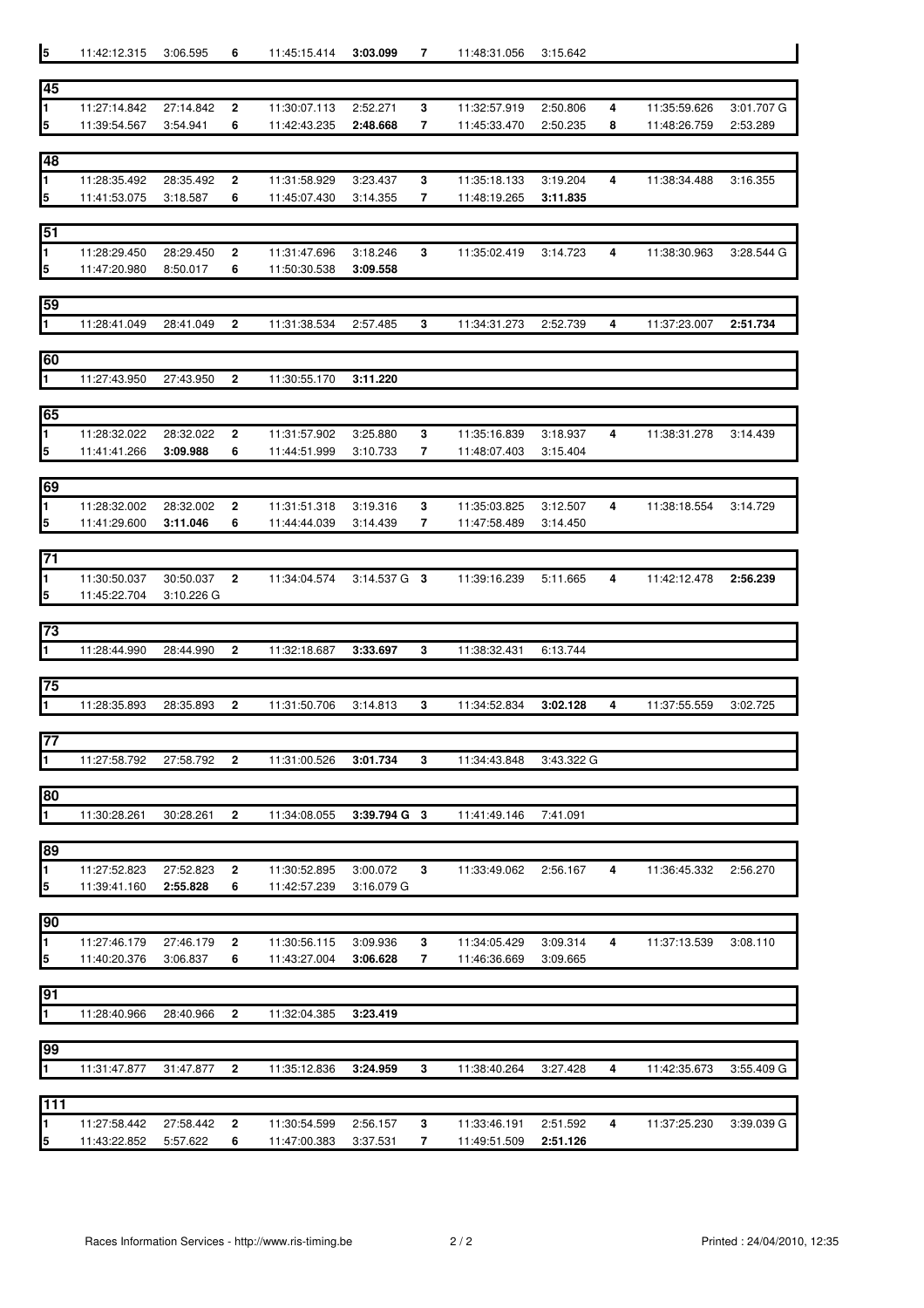## **Spa-Francorchamps 24 & 25 April 2010 Bikers' Trophy**

### **European Supermono**

|     | <b>Qualif 2</b> |                |                  |                          |                   |             |            |                |             |                  |                  |
|-----|-----------------|----------------|------------------|--------------------------|-------------------|-------------|------------|----------------|-------------|------------------|------------------|
| Pos | No              | <b>CI</b>      | <b>Ty Bikers</b> |                          | <b>1stSession</b> |             | 2ndSession |                | <b>Best</b> | Gap              | Km/H             |
| 1   | 8               | $\mathbf{1}$   |                  | van Dijk Alexander       | 2:45.765          | 5           | 2:43.528   | 6              | 2:43.528    |                  | 154,190          |
| 2   | 14              | $\mathbf{1}$   |                  | <b>Kehrmann Manfred</b>  | 2:48.879          | 6           | 2:46.382   | 6              | 2:46.382    | 0:02.854 151,545 |                  |
| 3   | 111             | 1              |                  | velthuijzen Mike         | 2:51.126          | 7           | 2:46.575   | 6              | 2:46.575    | 0:03.047 151,370 |                  |
| 4   | 9               | 1              |                  | <b>Enrico Cairo</b>      | 2:49.726          | 8           | 2:48.079   | 7              | 2:48.079    |                  | 0:04.551 150,015 |
| 5   | 45              | $\mathbf{1}$   |                  | <b>Meiners Stefan</b>    | 2:48.668          | 8           | 2:49.813   | 6              | 2:48.668    | 0:05.140 149,491 |                  |
| 6   | 6               | 1              |                  | <b>Campen Michel</b>     | 2:49.329          | 7           | 2:48.688   | $\overline{2}$ | 2:48.688    | 0:05.160 149,474 |                  |
| 7   | $\overline{2}$  | $\mathbf{1}$   |                  | van Buiten Sjoerd        | 2:49.228          | 7           | 2:48.854   | 3              | 2:48.854    | 0:05.326 149,327 |                  |
| 8   | 80              | 1              |                  | van deBeek Evert         | 3:39.794          | 3           | 2:48.928   | 3              | 2:48.928    | 0:05.400 149,261 |                  |
| 9   | 89              | 1              |                  | <b>Legalle David</b>     | 2:55.828          | 6           | 2:50.600   | 6              | 2:50.600    | 0:07.072 147,798 |                  |
| 10  | 11              | 1              |                  | <b>Edwards Mike</b>      | 2:52.451          | 6           | 2:51.245   | 2              | 2:51.245    | 0:07.717 147.242 |                  |
| 11  | 59              | $\mathbf{1}$   |                  | <b>Bonduelle Nicolas</b> | 2:51.734          | 4           | 2:51.263   | 4              | 2:51.263    | 0:07.735 147,226 |                  |
| 12  | 17              | $\blacksquare$ |                  | Lazzarini Emiliano       | 2:56.925          | 7           | 2:52.820   | 5              | 2:52.820    | 0:09.292 145,900 |                  |
| 13  | 16              | 1              |                  | <b>Tallkvist Tomas</b>   | 2:53.893          | 5           | 2:53.715   | 7              | 2:53.715    | 0:10.187 145,148 |                  |
| 14  | 71              | $\mathbf{1}$   |                  | Hanhoff Jan              | 2:56.239          | 5           | 2:54.321   | 4              | 2:54.321    |                  | 0:10.793 144,644 |
| 15  | 18              | 1              |                  | <b>Kamenicky Libor</b>   | 3:12.095          | 4           | 2:54.930   | 5              | 2:54.930    | 0:11.402 144,140 |                  |
| 16  | 25              | 1              |                  | <b>Sanders Jarno</b>     | 2:57.072          | 8           | 2:55.212   | 6              | 2:55.212    | 0:11.684 143,908 |                  |
| 17  | 12              | $\mathbf{1}$   |                  | <b>Kamenicky Martin</b>  | 3:02.651          | 7           | 2:56.433   | 5              | 2:56.433    |                  | 0:12.905 142,912 |
| 18  | 33              | $\mathbf{1}$   |                  | <b>Taborsky Robin</b>    | 3:03.099          | 7           | 2:58.505   | 5              | 2:58.505    | 0:14.977 141,253 |                  |
| 19  | 75              | $\mathbf{1}$   |                  | <b>Grauwmans Joseph</b>  | 3:02.128          | 4           | 2:58.792   | 5              | 2:58.792    | 0:15.264 141.026 |                  |
| 20  | 77              | 1              |                  | <b>From Henk</b>         | 3:01.734          | 3           |            |                | 3:01.734    |                  | 0:18.206 138,743 |
| 21  | 22              | 1              |                  | <b>Michel Alexander</b>  | 3:05.926          | 8           | 3:01.846   | 6              | 3:01.846    | 0:18.318 138,658 |                  |
| 22  | 65              | 1              |                  | <b>Laan Piet</b>         | 3:09.988          | 7           | 3:03.834   | 5              | 3:03.834    | 0:20.306 137,159 |                  |
| 23  | 51              | 1              |                  | van der Starre Erik      | 3:09.558          | 6           | 3:03.848   | 5              | 3:03.848    | 0:20.320 137,148 |                  |
| 24  | 90              | $\mathbf{1}$   |                  | <b>Delaury Frank</b>     | 3:06.628          | 7           | 3:05.435   | 3              | 3:05.435    |                  | 0:21.907 135,974 |
| 25  | 48              | $\mathbf{1}$   |                  | <b>Wilhelm Mario</b>     | 3:11.835          | 7           | 3:05.784   | 5              | 3:05.784    | 0:22.256 135,719 |                  |
| 26  | 69              | 1              |                  | <b>Schouren Frank</b>    | 3:11.046          | 7           | 3:07.163   | 5              | 3:07.163    | 0:23.635 134,719 |                  |
| 27  | 60              | $\mathbf{1}$   |                  | <b>Hangoebl Erwin</b>    | 3:11.220          | $\mathbf 2$ |            |                | 3:11.220    | 0:27.692 131,861 |                  |
| 28  | 5               | 1              |                  | de Boer Bob              | 3:14.913          | 6           |            |                | 3:14.913    | 0:31.385 129,362 |                  |
| 29  | 23              | 1              |                  | Muijsers Jan             | 3:16.499          | 4           |            |                | 3:16.499    | 0:32.971 128.318 |                  |
| 30  | 91              | 1              |                  | Seuren Joep              | 3:23.419          | 2           |            |                | 3:23.419    |                  | 0:39.891 123,953 |
| 31  | 99              | $\mathbf{1}$   |                  | Salem Josri              | 3:24.959          | 4           |            |                | 3:24.959    | 0:41.431 123,022 |                  |
| 32  | 73              | 1              |                  | Dejonge Aumeric          | 3:33.697          | 3           |            |                | 3:33.697    | 0:50.169 117.991 |                  |

The results are provisional until the end of the time limit for protest and appeals Spa-Francorchamps

Time limit for protest expires 30' at the latest after publication of the results - Time : ....... Circuit Length = 7,004 km Results are suspended till the end of scrutineering

| <b>Paces Information Conviges - http://www.ris-timing.bo. - E-Mail : ris-timing@elvmot.bo.</b><br>Drintod of 15:04 04/04/0010/E2 |  |                |  |  |  |  |  |  |  |
|----------------------------------------------------------------------------------------------------------------------------------|--|----------------|--|--|--|--|--|--|--|
|                                                                                                                                  |  |                |  |  |  |  |  |  |  |
| Clerk of the course: Martin van de Pavert                                                                                        |  | Timekeeper:RIS |  |  |  |  |  |  |  |

**Races Information Services - http://www.ris-timing.be - E-Mail : ris-timing@skynet.be Printed at 15:24, 24/04/2010/E3**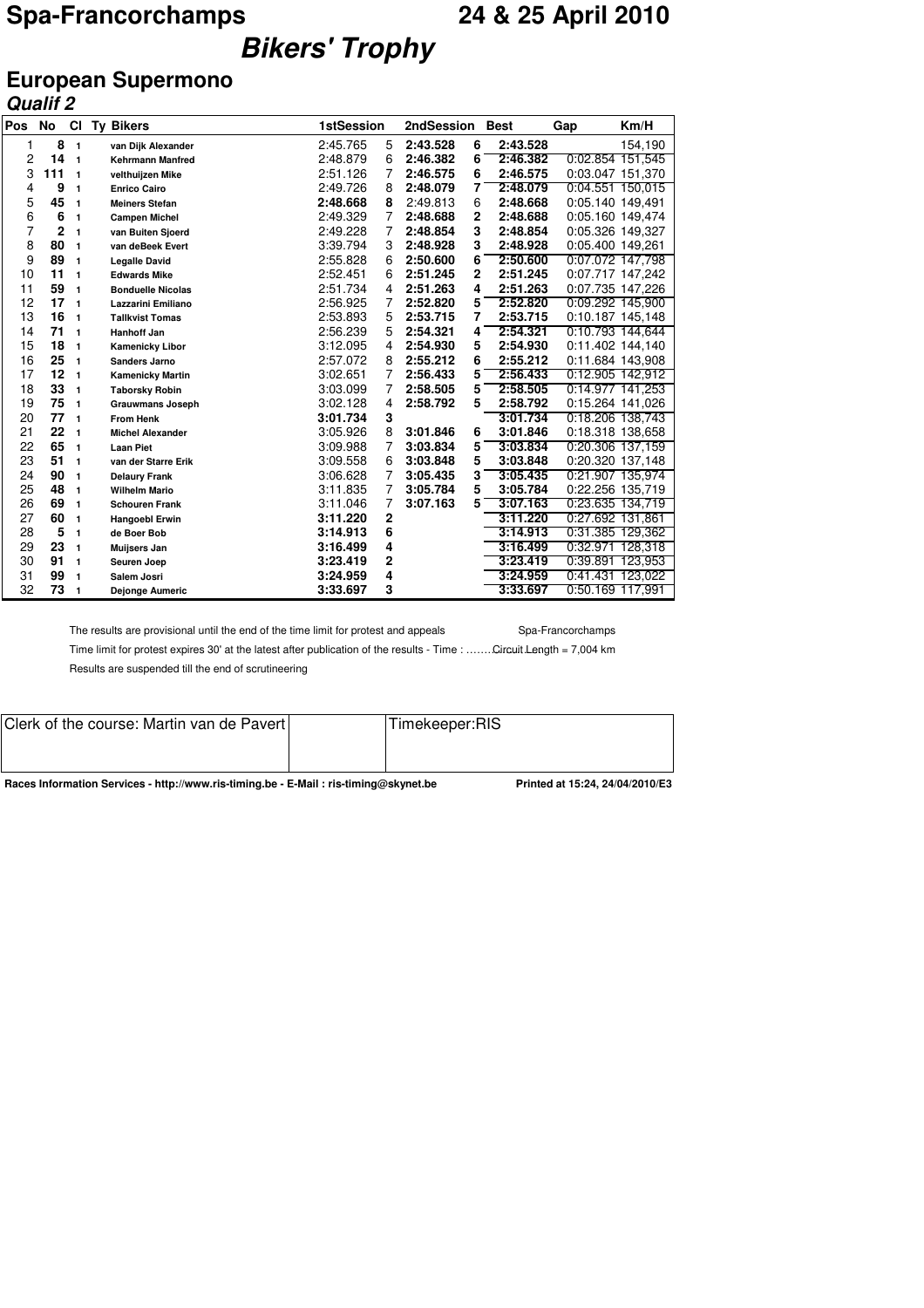# **Bikers' Trophy**

## **European Supermono**

### **Qualif 2**

Temps par moto

| 2  |                              |                       |                         |                              |                      |              |                              |                      |   |              |           |
|----|------------------------------|-----------------------|-------------------------|------------------------------|----------------------|--------------|------------------------------|----------------------|---|--------------|-----------|
| 1  | 14:51:35.845                 | 51:35.845             | $\mathbf{2}$            | 14:54:27.252                 | 2:51.407             | $\mathbf{3}$ | 14:57:16.106                 | 2:48.854             |   |              |           |
|    |                              |                       |                         |                              |                      |              |                              |                      |   |              |           |
| 6  |                              |                       |                         |                              |                      |              |                              |                      |   |              |           |
| 1  | 14:54:20.232                 | 54:20.232             | $\mathbf{2}$            | 14:57:08.920                 | 2:48.688             |              |                              |                      |   |              |           |
|    |                              |                       |                         |                              |                      |              |                              |                      |   |              |           |
| 8  |                              |                       |                         |                              |                      |              |                              |                      |   |              |           |
| 1  | 14:52:13.521                 | 52:13.521             | $\overline{\mathbf{2}}$ | 14:55:03.307                 | 2:49.786             | 3            | 14:57:49.591                 | 2:46.284             | 4 | 15:14:52.630 | 17:03.039 |
| 5  | 15:17:38.288                 | 2:45.658              | 6                       | 15:20:21.816                 | 2:43.528             |              |                              |                      |   |              |           |
|    |                              |                       |                         |                              |                      |              |                              |                      |   |              |           |
| 9  |                              |                       |                         |                              |                      |              |                              |                      |   |              |           |
| 1  | 14:52:18.780                 |                       |                         |                              |                      |              |                              |                      |   |              |           |
|    | 15:17:06.385                 | 52:18.780<br>2:51.344 | $\mathbf 2$<br>6        | 14:55:10.399<br>15:19:54.464 | 2:51.619<br>2:48.079 | 3<br>7       | 14:58:00.510<br>15:22:44.040 | 2:50.111<br>2:49.576 | 4 | 15:14:15.041 | 16:14.531 |
| 5  |                              |                       |                         |                              |                      |              |                              |                      |   |              |           |
| 11 |                              |                       |                         |                              |                      |              |                              |                      |   |              |           |
|    |                              |                       |                         |                              |                      |              |                              |                      |   |              |           |
| 1  | 14:52:13.831                 | 52:13.831             | $\mathbf 2$             | 14:55:05.076                 | 2:51.245             |              |                              |                      |   |              |           |
|    |                              |                       |                         |                              |                      |              |                              |                      |   |              |           |
| 12 |                              |                       |                         |                              |                      |              |                              |                      |   |              |           |
| 1  | 14:53:24.792                 | 53:24.792             | $\mathbf{2}$            | 14:56:26.832                 | 3:02.040             | 3            | 15:14:16.180                 | 17:49.348            | 4 | 15:17:12.613 | 2:56.433  |
| 5  | 15:20:09.968                 | 2:57.355              |                         |                              |                      |              |                              |                      |   |              |           |
|    |                              |                       |                         |                              |                      |              |                              |                      |   |              |           |
| 14 |                              |                       |                         |                              |                      |              |                              |                      |   |              |           |
| 1  | 14:51:45.076                 | 51:45.076             | 2                       | 14:54:36.196                 | 2:51.120             | 3            | 14:57:25.472                 | 2:49.276             | 4 | 15:15:04.561 | 17:39.089 |
| 5  | 15:17:52.718                 | 2:48.157              | 6                       | 15:20:39.100                 | 2:46.382             |              |                              |                      |   |              |           |
|    |                              |                       |                         |                              |                      |              |                              |                      |   |              |           |
| 16 |                              |                       |                         |                              |                      |              |                              |                      |   |              |           |
| 1  | 14:51:36.794                 | 51:36.794             | $\overline{\mathbf{2}}$ | 14:54:36.911                 | 3:00.117             | 3            | 14:57:32.637                 | 2:55.726             | 4 | 15:13:44.330 | 16:11.693 |
| 5  | 15:16:40.234                 | 2:55.904              | 6                       | 15:19:37.947                 | 2:57.713             | 7            | 15:22:31.662                 | 2:53.715             |   |              |           |
|    |                              |                       |                         |                              |                      |              |                              |                      |   |              |           |
| 17 |                              |                       |                         |                              |                      |              |                              |                      |   |              |           |
| 1  | 14:51:52.883                 | 51:52.883             | $\mathbf 2$             | 14:54:49.035                 | 2:56.152             | 3            | 14:57:44.392                 | 2:55.357             | 4 | 15:14:13.332 | 16:28.940 |
| 5  | 15:17:06.152                 | 2:52.820              |                         |                              |                      |              |                              |                      |   |              |           |
|    |                              |                       |                         |                              |                      |              |                              |                      |   |              |           |
| 18 |                              |                       |                         |                              |                      |              |                              |                      |   |              |           |
| 1  | 14:53:20.943                 | 53:20.943             | $\mathbf{2}$            | 14:56:23.119                 | 3:02.176             | 3            | 15:15:00.560                 | 18:37.441            | 4 | 15:17:55.490 | 2:54.930  |
| 5  | 15:20:52.436                 | 2:56.946              |                         |                              |                      |              |                              |                      |   |              |           |
|    |                              |                       |                         |                              |                      |              |                              |                      |   |              |           |
| 22 |                              |                       |                         |                              |                      |              |                              |                      |   |              |           |
| 1  | 14:51:55.611                 | 51:55.611             | 2                       | 14:54:59.567                 | 3:03.956             | 3            | 14:58:02.132                 | 3:02.565             | 4 | 15:14:05.401 | 16:03.269 |
| 5  | 15:17:07.987                 | 3:02.586              | 6                       | 15:20:09.833                 | 3:01.846             |              |                              |                      |   |              |           |
|    |                              |                       |                         |                              |                      |              |                              |                      |   |              |           |
| 25 |                              |                       |                         |                              |                      |              |                              |                      |   |              |           |
| 1  | 14:52:29.046                 | 52:29.046             | 2                       | 14:55:24.258                 | 2:55.212             | 3            | 14:58:23.196                 | 2:58.938             | 4 | 15:13:35.612 | 15:12.416 |
| 5  | 15:16:32.445                 | 2:56.833              | 6                       | 15:19:29.450                 | 2:57.005             |              |                              |                      |   |              |           |
|    |                              |                       |                         |                              |                      |              |                              |                      |   |              |           |
| 33 |                              |                       |                         |                              |                      |              |                              |                      |   |              |           |
|    |                              |                       |                         |                              |                      |              |                              |                      |   |              |           |
| 1  | 14:54:44.269<br>15:20:34.180 | 54:44.269<br>2:58.505 | $\mathbf{2}$            | 14:57:46.080                 | 3:01.811             | $\mathbf{3}$ | 15:14:35.570                 | 16:49.490            | 4 | 15:17:35.675 | 3:00.105  |
| 5  |                              |                       |                         |                              |                      |              |                              |                      |   |              |           |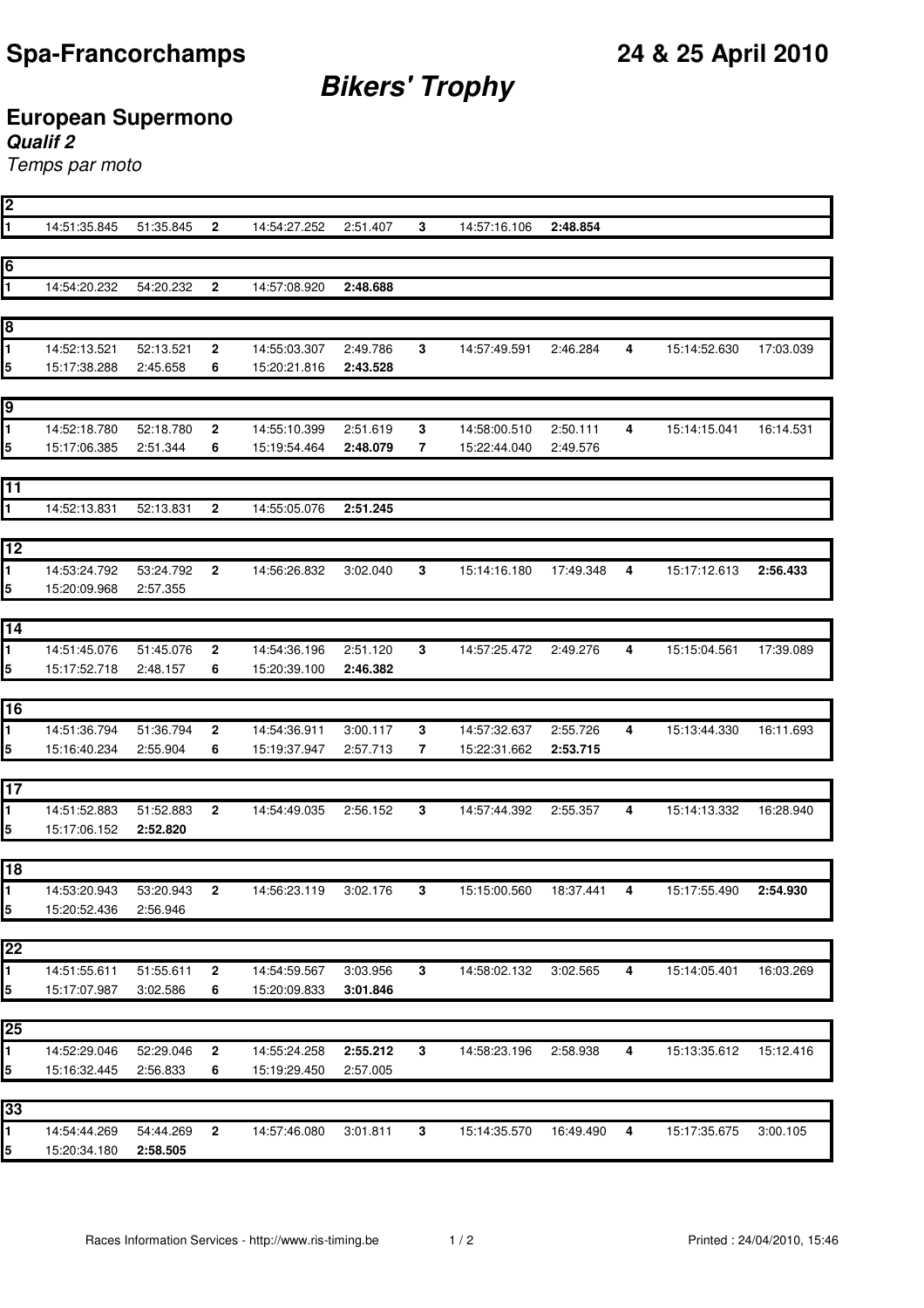| 1<br>52:14.109<br>2<br>14:55:04.529<br>2:50.420<br>3<br>15:13:56.198<br>14:52:14.109<br>18:51.669<br>4                       | 2:49.813<br>15:16:46.011  |
|------------------------------------------------------------------------------------------------------------------------------|---------------------------|
| 5<br>15:19:37.092<br>2:51.081<br>6<br>15:22:27.078<br>2:49.986                                                               |                           |
|                                                                                                                              |                           |
| 48                                                                                                                           |                           |
| 1.<br>14:52:40.206<br>52:40.206<br>$\mathbf{2}$<br>3:10.930<br>3<br>15:15:19.109<br>14:55:51.136<br>19:27.973<br>4           | 15:18:26.783<br>3:07.674  |
| 15:21:32.567<br>5<br>3:05.784                                                                                                |                           |
|                                                                                                                              |                           |
| 51                                                                                                                           |                           |
| 14:52:38.100<br>$\mathbf 3$<br>1.<br>52:38.100<br>$\mathbf{2}$<br>14:55:47.654<br>3:09.554<br>15:14:45.447<br>18:57.793<br>4 | 15:17:50.763<br>3:05.316  |
| 15:20:54.611<br>3:03.848<br>5                                                                                                |                           |
|                                                                                                                              |                           |
| 59                                                                                                                           |                           |
| $\mathbf{1}$<br>14:51:50.415<br>51:50.415<br>$\mathbf{2}$<br>14:54:43.166<br>2:52.751<br>3<br>14:57:34.429<br>2:51.263<br>4  | 15:14:02.656<br>16:28.227 |
|                                                                                                                              |                           |
| 60                                                                                                                           |                           |
| $\mathbf 1$<br>51:52.730<br>14:51:52.730                                                                                     |                           |
|                                                                                                                              |                           |
| 65                                                                                                                           |                           |
| 1<br>14:53:14.202<br>53:14.202<br>2<br>14:56:25.977<br>3:11.775<br>3<br>15:15:22.581<br>18:56.604<br>4                       | 15:18:29.296<br>3:06.715  |
| 5<br>15:21:33.130<br>3:03.834                                                                                                |                           |
|                                                                                                                              |                           |
| 69                                                                                                                           |                           |
| 1<br>53:13.922<br>2<br>14:56:23.857<br>3<br>15:16:32.473<br>4<br>14:53:13.922<br>3:09.935<br>20:08.616                       | 15:19:41.153<br>3:08.680  |
| 5<br>15:22:48.316<br>3:07.163                                                                                                |                           |
|                                                                                                                              |                           |
| 71                                                                                                                           |                           |
| 1<br>15:13:31.393<br>14:51:46.655<br>51:46.655<br>$\mathbf{2}$<br>14:54:40.976<br>2:54.321<br>3<br>18:50.417<br>4            | 15:20:10.284<br>6:38.891  |
|                                                                                                                              |                           |
| 75                                                                                                                           |                           |
| 14:53:28.582<br>53:28.582<br>14:56:32.575<br>15:15:08.719<br>1.<br>2<br>3:03.993<br>3<br>18:36.144<br>4                      | 15:18:11.340<br>3:02.621  |
| 5<br>2:58.792<br>15:21:10.132                                                                                                |                           |
| 77                                                                                                                           |                           |
| 1.                                                                                                                           |                           |
| 14:52:43.744<br>52:43.744 G                                                                                                  |                           |
| 80                                                                                                                           |                           |
| 14:52:13.765<br>14:55:03.731<br>1.<br>2:49.966<br>3<br>14:57:52.659<br>2:48.928                                              |                           |
|                                                                                                                              |                           |
| 52:13.765<br>$\mathbf{2}$                                                                                                    |                           |
|                                                                                                                              |                           |
| 89                                                                                                                           |                           |
| 14:51:44.005<br>51:44.005<br>3<br>$\overline{\mathbf{4}}$<br>2<br>14:54:37.925<br>2:53.920<br>14:57:30.464<br>2:52.539<br>1. | 15:13:59.590<br>16:29.126 |
| 2:50.600<br>6<br>5<br>15:16:50.190<br>15:19:40.972<br>2:50.782                                                               |                           |
|                                                                                                                              |                           |
|                                                                                                                              |                           |
| 14:51:55.278<br>51:55.278<br>$\overline{2}$<br>14:55:00.713<br>3<br>3:05.955<br>3:05.435<br>14:58:06.668                     |                           |
| 90<br>1.                                                                                                                     |                           |
| 111<br>1<br>14:53:00.455<br>53:00.455<br>$\mathbf{2}$<br>14:55:54.186<br>2:53.731<br>3<br>15:14:13.002<br>18:18.816<br>4     | 15:17:02.192<br>2:49.190  |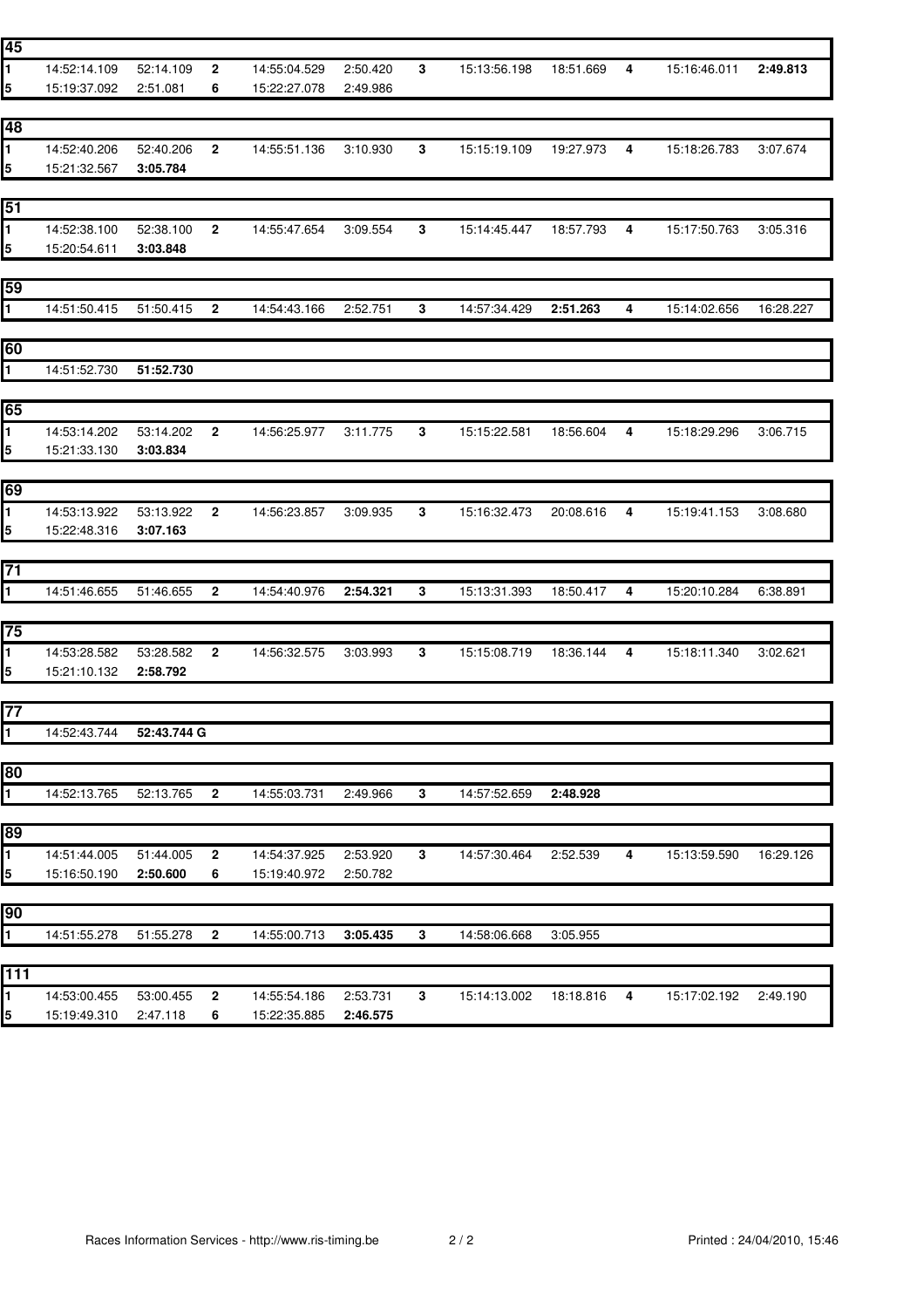## **Bikers' Trophy**

### **European Supermono**

|     | Warm Up         |                         |                          |            |           |                            |            |             |     |                  |
|-----|-----------------|-------------------------|--------------------------|------------|-----------|----------------------------|------------|-------------|-----|------------------|
| Pos | No              | <b>CI</b>               | <b>Ty Bikers</b>         | <b>Nat</b> | Veh       | <b>1stSession</b>          | 2ndSession | <b>Best</b> | Gap | Km/H             |
|     | 14 <sub>1</sub> |                         | <b>Kehrmann Manfred</b>  |            |           | 2:50.167<br>3              |            | 2:50.167    |     | 148,174          |
| 2   | 9               | $\mathbf{1}$            | <b>Enrico Cairo</b>      |            |           | 2:51.330<br>4              |            | 2:51.330    |     | 0:01.163 147,169 |
| 3   | 45              | $\mathbf{1}$            | <b>Meiners Stefan</b>    |            |           | 3<br>2:51.954              |            | 2:51.954    |     | 0:01.787 146,635 |
| 4   | 6               | $\mathbf{1}$            | <b>Campen Michel</b>     |            | YA        | 3<br>2:52.115              |            | 2:52.115    |     | 0:01.948 146,497 |
| 5   | 2               | $\mathbf{1}$            | van Buiten Sjoerd        |            | <b>DU</b> | 3<br>2:54.511              |            | 2:54.511    |     | 0:04.344 144,486 |
| 6   | 77              | $\overline{\mathbf{1}}$ | <b>From Henk</b>         |            | <b>BW</b> | 3<br>2:54.724              |            | 2:54.724    |     | 0:04.557 144,310 |
|     | 18              | $\blacksquare$          | <b>Kamenicky Libor</b>   |            |           | 3<br>2:56.041              |            | 2:56.041    |     | 0:05.874 143.230 |
| 8   | 17              | $\overline{\mathbf{1}}$ | Lazzarini Emiliano       |            |           | 3<br>2:56.307              |            | 2:56.307    |     | 0:06.140 143.014 |
| 9   | 16              | $\blacksquare$          | <b>Tallkvist Tomas</b>   |            |           | 3<br>2:57.160              |            | 2:57.160    |     | 0:06.993 142,326 |
| 10  | 59              | $\blacksquare$          | <b>Bonduelle Nicolas</b> |            |           | 3<br>2:58.258              |            | 2:58.258    |     | 0:08.091 141,449 |
| 11  | 89              | $\mathbf{1}$            | <b>Legalle David</b>     |            | 2010      | 3<br>2:58.883              |            | 2:58.883    |     | 0:08.716 140.955 |
| 12  | 25              | $\mathbf{1}$            | <b>Sanders Jarno</b>     |            | <b>BW</b> | $\overline{2}$<br>2:59.041 |            | 2:59.041    |     | 0:08.874 140,830 |
| 13  | 33              | $\mathbf{1}$            | <b>Taborsky Robin</b>    |            |           | 3<br>3:01.290              |            | 3:01.290    |     | 0:11.123 139,083 |
| 14  | 12              | $\blacksquare$          | <b>Kamenicky Martin</b>  |            |           | 3<br>3:01.857              |            | 3:01.857    |     | 0:11.690 138,650 |
| 15  | 60              | $\overline{\mathbf{1}}$ | <b>Hangoebl Erwin</b>    |            |           | 3<br>3:03.832              |            | 3:03.832    |     | 0:13.665 137,160 |
| 16  | 51              | $\overline{1}$          | van der Starre Erik      |            | <b>SP</b> | 3<br>3:03.851              |            | 3:03.851    |     | 0:13.684 137,146 |
| 17  | 80              | $\mathbf{1}$            | van deBeek Evert         |            | <b>DU</b> | 2<br>3:04.601              |            | 3:04.601    |     | 0:14.434 136,589 |
| 18  | 22              | $\overline{\mathbf{1}}$ | <b>Michel Alexander</b>  |            |           | 3<br>3:06.391              |            | 3:06.391    |     | 0:16.224 135,277 |
| 19  | 48              | $\mathbf{1}$            | <b>Wilhelm Mario</b>     |            |           | 3<br>3:06.467              |            | 3:06.467    |     | 0:16.300 135,222 |
| 20  | 75              | $\mathbf{1}$            | <b>Grauwmans Joseph</b>  |            |           | 2<br>3:08.590              |            | 3:08.590    |     | 0:18.423 133,700 |
| 21  | 99              | $\mathbf{1}$            | Salem Josri              |            | YA        | 3<br>3:08.780              |            | 3:08.780    |     | 0:18.613 133,565 |
| 22  | 65              | $\mathbf{1}$            | <b>Laan Piet</b>         |            | SU        | 3<br>3:09.747              |            | 3:09.747    |     | 0:19.580 132,884 |
| 23  | 69              | $\mathbf{1}$            | <b>Schouren Frank</b>    |            |           | 3<br>3:09.971              |            | 3:09.971    |     | 0:19.804 132,728 |
| 24  | 90              | $\blacksquare$          | <b>Delaury Frank</b>     |            |           | 3<br>3:11.566              |            | 3:11.566    |     | 0:21.399 131,623 |
| 25  | $111 - 1$       |                         | velthuijzen Mike         |            |           | 3:15.353                   |            | 3:15.353    |     | 0:25.186 129.071 |
| 26  | 71              | $\overline{1}$          | <b>Hanhoff Jan</b>       |            |           | 2<br>3:15.606              |            | 3:15.606    |     | 0:25.439 128.904 |
| 27  | 5               | $\mathbf{1}$            | de Boer Bob              |            |           | 3<br>3:24.057              |            | 3:24.057    |     | 0:33.890 123,565 |

The results are provisional until the end of the time limit for protest and appeals Spa-Francorchamps Spa-Francorchamps

Time limit for protest expires 30' at the latest after publication of the results - Time : ……………………………… Circuit Length = 7,004 km Results are suspended till the end of scrutineering

Clerk of the course: Martin van de Pavert Timekeeper:RIS

Races Information Services - http://www.ris-timing.be - E-Mail : ris-timing@skynet.be<br> **Printed at 9:31:**, 25/04/2010/E4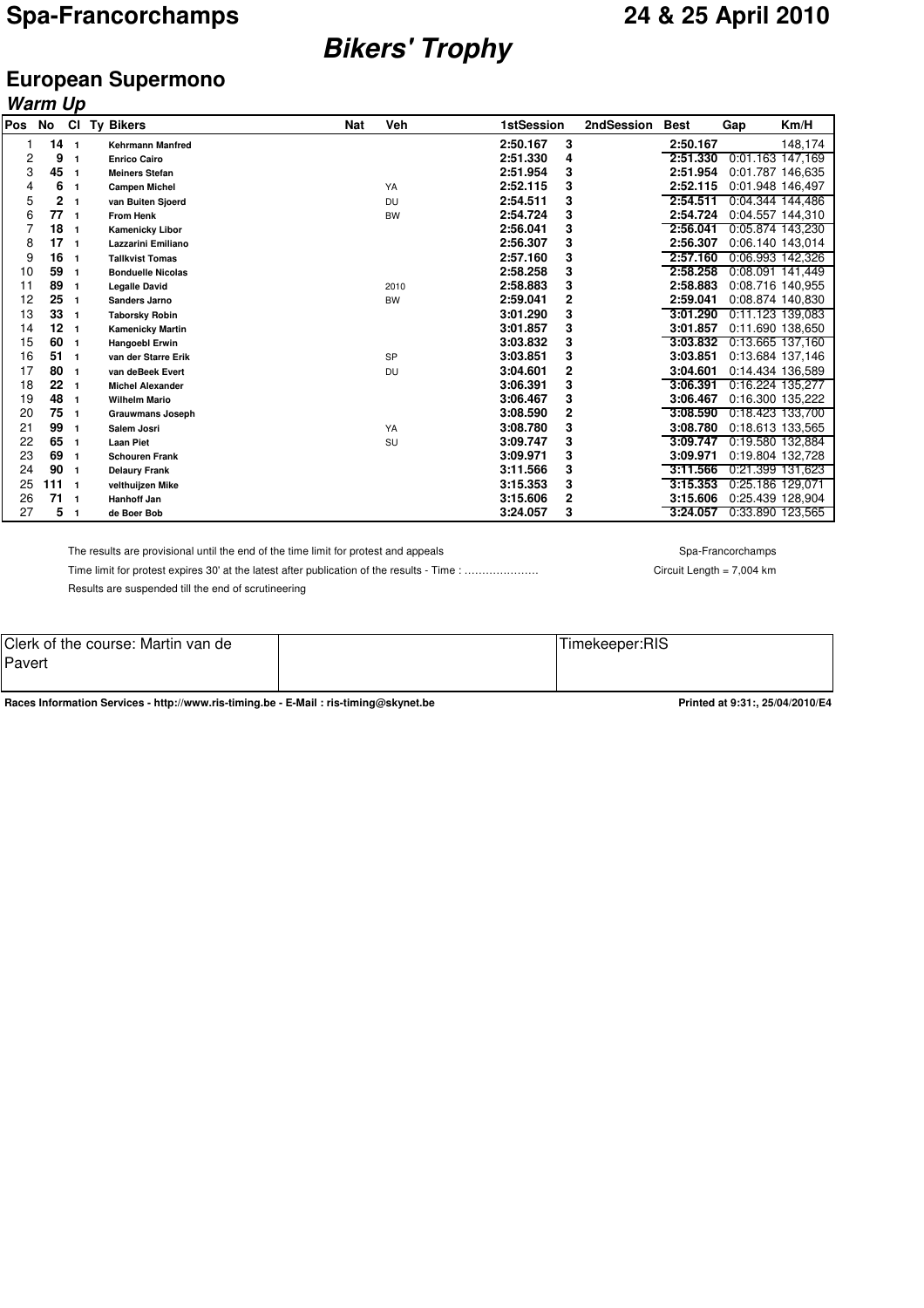**Bikers' Trophy**

## **European Supermono**

**Warm Up**

Temps par moto

| 2                       |                          |           |                |                       |          |                |                       |          |                         |              |          |
|-------------------------|--------------------------|-----------|----------------|-----------------------|----------|----------------|-----------------------|----------|-------------------------|--------------|----------|
| 1                       | 09:19:50.599             | 19:50.599 | $\mathbf{2}$   | 09:22:48.303          | 2:57.704 | $\mathbf{3}$   | 09:25:42.814          | 2:54.511 |                         |              |          |
|                         |                          |           |                |                       |          |                |                       |          |                         |              |          |
| 5                       |                          |           |                |                       |          |                |                       |          |                         |              |          |
| $\overline{\mathbf{1}}$ | 09:20:11.354             | 20:11.354 | $\overline{2}$ | 09:23:35.411          | 3:24.057 | $\mathbf{3}$   | 09:27:07.585          | 3:32.174 |                         |              |          |
|                         |                          |           |                |                       |          |                |                       |          |                         |              |          |
|                         |                          |           |                |                       |          |                |                       |          |                         |              |          |
| 6                       |                          |           |                |                       |          |                |                       |          |                         |              |          |
| 1                       | 09:20:06.072             | 20:06.072 | $\mathbf{2}$   | 09:23:00.096          | 2:54.024 | $\mathbf{3}$   | 09:25:52.211          | 2:52.115 |                         |              |          |
|                         |                          |           |                |                       |          |                |                       |          |                         |              |          |
| 9                       |                          |           |                |                       |          |                |                       |          |                         |              |          |
| 1                       | 09:17:50.518             | 17:50.518 | $\overline{2}$ | 09:21:31.914          | 3:41.396 | 3              | 09:24:26.914          | 2:55.000 | $\overline{\mathbf{4}}$ | 09:27:18.244 | 2:51.330 |
|                         |                          |           |                |                       |          |                |                       |          |                         |              |          |
| 12                      |                          |           |                |                       |          |                |                       |          |                         |              |          |
| $\overline{\mathbf{1}}$ | 09:20:15.349             | 20:15.349 | $\mathbf{2}$   | 09:23:17.206          | 3:01.857 | $\mathbf{3}$   | 09:26:20.550          | 3:03.344 |                         |              |          |
|                         |                          |           |                |                       |          |                |                       |          |                         |              |          |
| 14                      |                          |           |                |                       |          |                |                       |          |                         |              |          |
|                         |                          |           |                |                       |          |                |                       |          |                         |              |          |
| $\overline{\mathbf{1}}$ | 09:19:39.608             | 19:39.608 | $\mathbf{2}$   | 09:22:34.038          | 2:54.430 | 3              | 09:25:24.205          | 2:50.167 |                         |              |          |
|                         |                          |           |                |                       |          |                |                       |          |                         |              |          |
| 16                      |                          |           |                |                       |          |                |                       |          |                         |              |          |
| $\overline{\mathbf{1}}$ | 09:20:56.964             | 20:56.964 | $\overline{2}$ | 09:23:55.553          | 2:58.589 | 3              | 09:26:52.713          | 2:57.160 |                         |              |          |
|                         |                          |           |                |                       |          |                |                       |          |                         |              |          |
| 17                      |                          |           |                |                       |          |                |                       |          |                         |              |          |
| $\mathbf{1}$            | 09:20:56.190             | 20:56.190 | $\mathbf{2}$   | 09:23:53.958          | 2:57.768 | 3              | 09:26:50.265          | 2:56.307 |                         |              |          |
|                         |                          |           |                |                       |          |                |                       |          |                         |              |          |
| 18                      |                          |           |                |                       |          |                |                       |          |                         |              |          |
| $\overline{\mathbf{1}}$ | 09:20:13.307             | 20:13.307 | $\overline{2}$ | 09:23:10.125          | 2:56.818 | 3              | 09:26:06.166          | 2:56.041 |                         |              |          |
|                         |                          |           |                |                       |          |                |                       |          |                         |              |          |
| 22                      |                          |           |                |                       |          |                |                       |          |                         |              |          |
|                         |                          |           |                |                       |          |                |                       |          |                         |              |          |
| $\overline{\mathbf{1}}$ | 09:19:48.695             | 19:48.695 | $\overline{2}$ | 09:22:55.301          | 3:06.606 | 3              | 09:26:01.692          | 3:06.391 |                         |              |          |
|                         |                          |           |                |                       |          |                |                       |          |                         |              |          |
| 25                      |                          |           |                |                       |          |                |                       |          |                         |              |          |
| $\overline{\mathbf{1}}$ | 09:19:58.628             | 19:58.628 | $\mathbf{2}$   | 09:22:57.669          | 2:59.041 |                |                       |          |                         |              |          |
|                         |                          |           |                |                       |          |                |                       |          |                         |              |          |
| 33                      |                          |           |                |                       |          |                |                       |          |                         |              |          |
| μ.                      | 09:19:58.86/ 19:58.86/ 2 |           |                | 09:23:02.627          | 3.03.760 | 3.             | 09:26:03.91/          | 3:01.290 |                         |              |          |
|                         |                          |           |                |                       |          |                |                       |          |                         |              |          |
| 45                      |                          |           |                |                       |          |                |                       |          |                         |              |          |
| $\overline{1}$          | 09:19:44.243  19:44.243  |           | $\overline{2}$ | 09:22:37.596          | 2:53.353 | 3 <sup>1</sup> | 09:25:29.550          | 2:51.954 |                         |              |          |
|                         |                          |           |                |                       |          |                |                       |          |                         |              |          |
|                         |                          |           |                |                       |          |                |                       |          |                         |              |          |
| 48                      |                          |           |                |                       |          |                |                       |          |                         |              |          |
| $\overline{\mathbf{1}}$ | 09:19:57.750 19:57.750   |           | $\mathbf{2}$   | 09:23:08.028 3:10.278 |          | $\mathbf{3}$   | 09:26:14.495 3:06.467 |          |                         |              |          |
|                         |                          |           |                |                       |          |                |                       |          |                         |              |          |
| 51                      |                          |           |                |                       |          |                |                       |          |                         |              |          |
| $\overline{\mathbf{1}}$ | 09:19:58.301  19:58.301  |           | $\overline{2}$ | 09:23:05.133 3:06.832 |          | $3^{\circ}$    | 09:26:08.984          | 3:03.851 |                         |              |          |
|                         |                          |           |                |                       |          |                |                       |          |                         |              |          |
| 59                      |                          |           |                |                       |          |                |                       |          |                         |              |          |
| $\overline{\mathbf{1}}$ | 09:20:59.411             | 20:59.411 | $\overline{2}$ | 09:23:58.504 2:59.093 |          | $\mathbf{3}$   | 09:26:56.762          | 2:58.258 |                         |              |          |
|                         |                          |           |                |                       |          |                |                       |          |                         |              |          |
| 60                      |                          |           |                |                       |          |                |                       |          |                         |              |          |
| $\overline{\mathbf{1}}$ | 09:20:05.548             | 20:05.548 | $\mathbf{2}$   | 09:23:11.631          | 3:06.083 | $\mathbf{3}$   | 09:26:15.463          | 3:03.832 |                         |              |          |
|                         |                          |           |                |                       |          |                |                       |          |                         |              |          |
|                         |                          |           |                |                       |          |                |                       |          |                         |              |          |
| 65                      |                          |           |                |                       |          |                |                       |          |                         |              |          |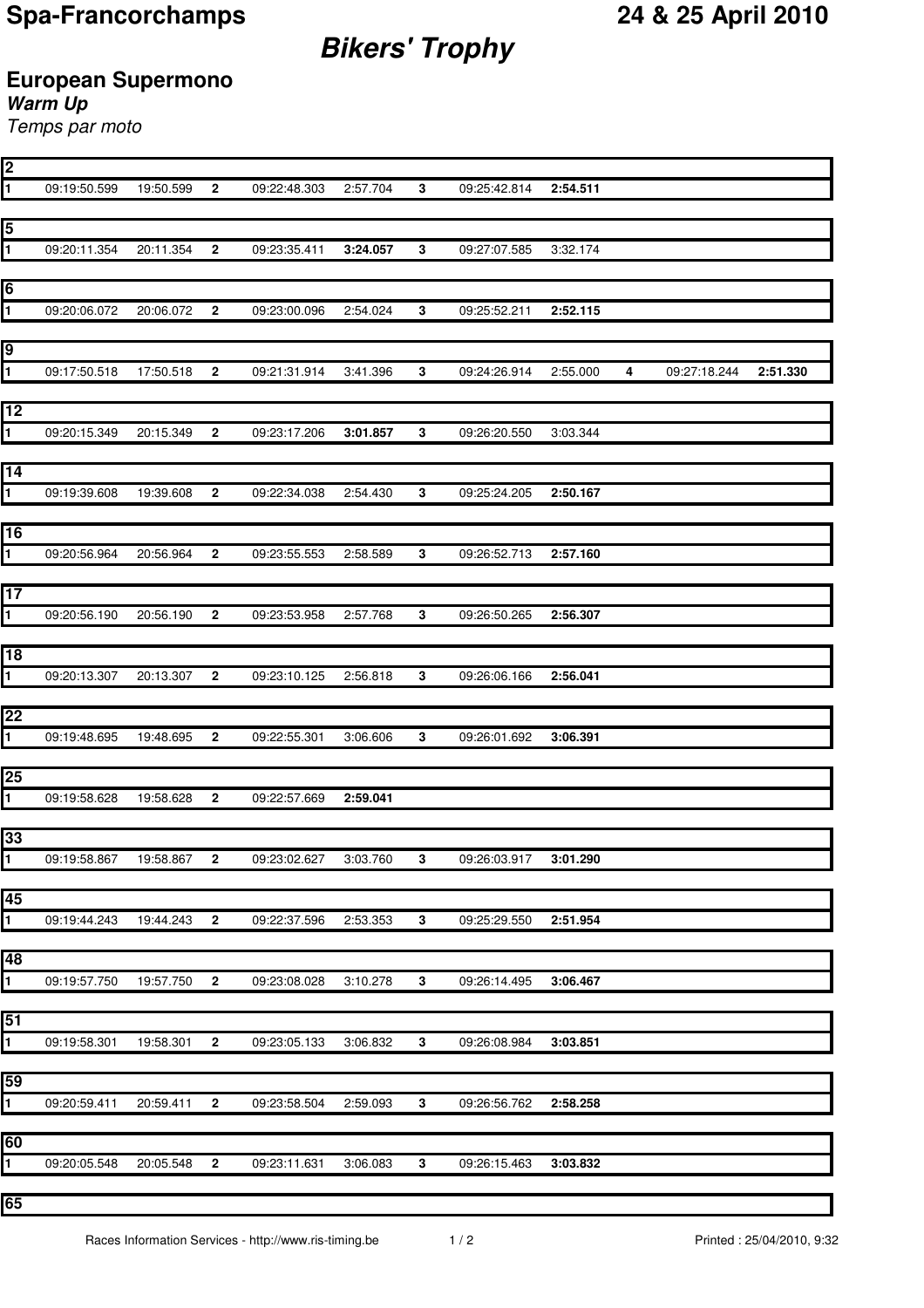| ł1             | 09:20:00.070 | 20:00.070 | $\overline{2}$ | 09:23:10.575 | 3:10.505 | 3 | 09:26:20.322 | 3:09.747   |
|----------------|--------------|-----------|----------------|--------------|----------|---|--------------|------------|
|                |              |           |                |              |          |   |              |            |
| 69             |              |           |                |              |          |   |              |            |
| $\blacksquare$ | 09:20:01.676 | 20:01.676 | $\mathbf{2}$   | 09:23:13.179 | 3:11.503 | 3 | 09:26:23.150 | 3:09.971   |
|                |              |           |                |              |          |   |              |            |
| 71             |              |           |                |              |          |   |              |            |
| 1              | 09:20:06.124 | 20:06.124 | $\overline{2}$ | 09:23:21.730 | 3:15.606 |   |              |            |
| 75             |              |           |                |              |          |   |              |            |
| 1              | 09:20:05.559 | 20:05.559 | $\mathbf{2}$   | 09:23:14.149 | 3:08.590 |   |              |            |
|                |              |           |                |              |          |   |              |            |
| 77             |              |           |                |              |          |   |              |            |
| 1              | 09:19:57.398 | 19:57.398 | $\mathbf{2}$   | 09:22:57.168 | 2:59.770 | 3 | 09:25:51.892 | 2:54.724   |
|                |              |           |                |              |          |   |              |            |
| 80             |              |           |                |              |          |   |              |            |
| 1              | 09:19:45.912 | 19:45.912 | $\overline{2}$ | 09:22:50.513 | 3:04.601 |   |              |            |
|                |              |           |                |              |          |   |              |            |
| 89             |              |           |                |              |          |   |              |            |
| ī              | 09:19:36.777 | 19:36.777 | $\overline{2}$ | 09:22:35.660 | 2:58.883 | 3 | 09:25:47.457 | 3:11.797 G |
| 90             |              |           |                |              |          |   |              |            |
| 1              | 09:20:20.573 | 20:20.573 | $\mathbf{2}$   | 09:23:33.148 | 3:12.575 | 3 | 09:26:44.714 | 3:11.566   |
|                |              |           |                |              |          |   |              |            |
| 99             |              |           |                |              |          |   |              |            |
| $\blacksquare$ | 09:20:01.701 | 20:01.701 | $\mathbf{2}$   | 09:23:12.720 | 3:11.019 | 3 | 09:26:21.500 | 3:08.780   |
|                |              |           |                |              |          |   |              |            |
| 111            |              |           |                |              |          |   |              |            |
| 1              | 09:20:15.516 | 20:15.516 | $\mathbf{2}$   | 09:23:30.869 | 3:15.353 | 3 | 09:27:02.323 | 3:31.454 G |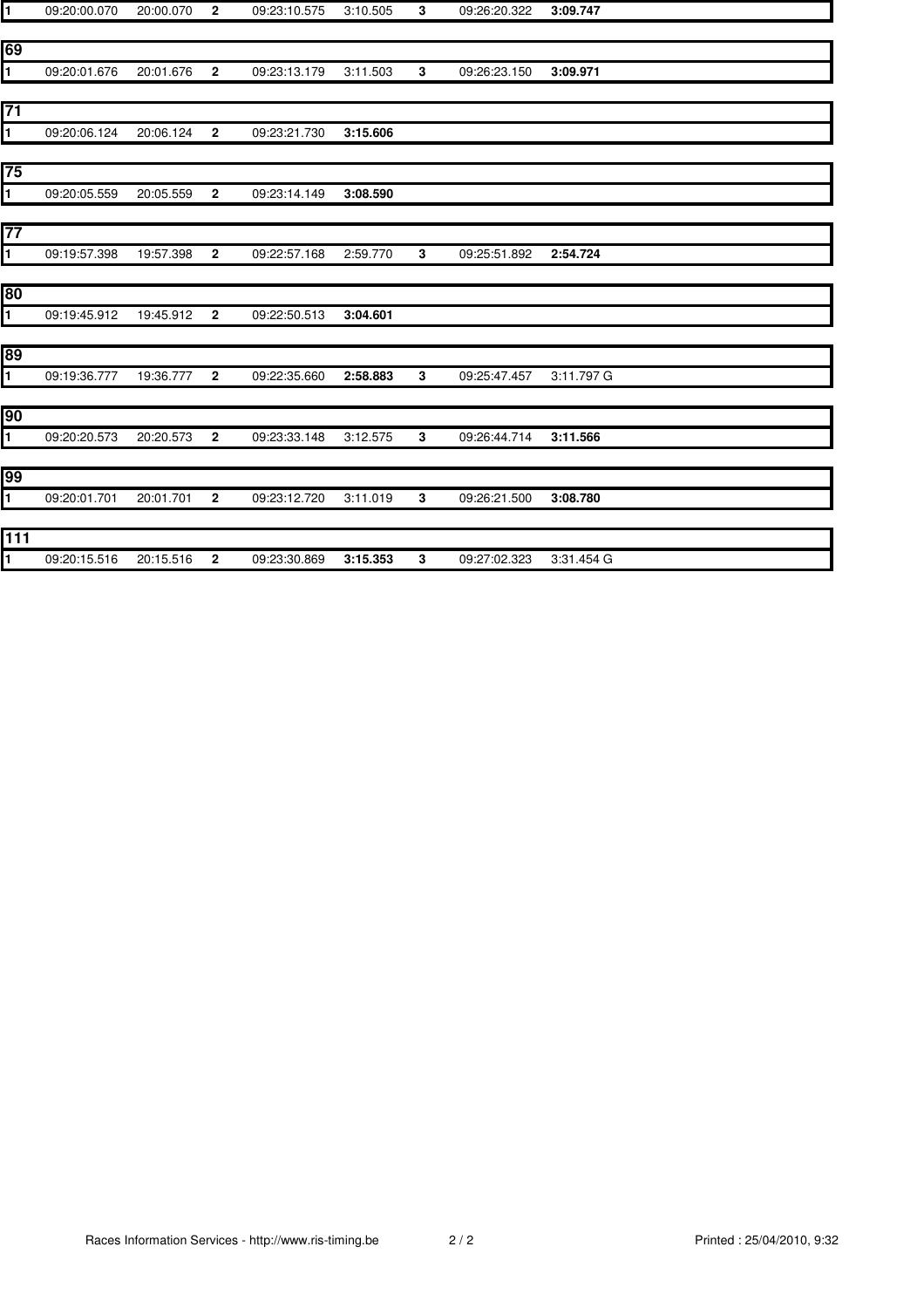# **Bikers' Trophy**

### **European Supermono Race**

| <b>Pos</b> | No       | CI           | T. Drivers              | <b>Veh</b>        | Time        | L.             | Gap              | Km/H    | <b>Best</b>    | Km/H    |
|------------|----------|--------------|-------------------------|-------------------|-------------|----------------|------------------|---------|----------------|---------|
| 1          | 14       |              | <b>Kehrmann Manfred</b> |                   | 0:22:27.787 | 8              |                  | 149,664 | $2:46.682 - 6$ | 151,272 |
| 2          | 45       | -1<br>1      | <b>Meiners Stefan</b>   |                   | 0:22:36.225 | 8              | 0:08.438         | 148.733 | $2:47.061 - 8$ | 150,929 |
| 3          | 77       | -1           | <b>From Henk</b>        | <b>BW</b>         | 0:22:36.633 | 8              | 0:08.846         | 148,688 | $2:47.527 - 4$ | 150,509 |
| 4          | 2        | 1            |                         |                   | 0:22:55.036 | 8              | 0:27.249         | 146.698 | $2:48.986 - 4$ | 149,210 |
| 5          | 18       |              | van Buiten Sjoerd       | <b>DU</b>         | 0:23:08.541 | 8              | 0:40.754         | 145.271 | $2:49.680 - 7$ | 148,600 |
|            | 16       | $\mathbf{1}$ | <b>Kamenicky Libor</b>  |                   | 0:23:08.927 |                | 0:41.140         |         |                |         |
| 6          |          | 1            | <b>Tallkvist Tomas</b>  |                   |             | 8              |                  | 145,231 | $2:50.820 - 8$ | 147,608 |
| 7          | 89<br>71 | 1            | <b>Legalle David</b>    | 2010              | 0:23:18.245 | 8              | 0:40.458         |         | $2:49.531 - 8$ | 148,730 |
| 8          |          | $\mathbf{1}$ | <b>Hanhoff Jan</b>      |                   | 0:23:21.145 | 8              | 0:53.358         | 143,965 | $2:51.103 - 8$ | 147,364 |
| 9          | 60       | -1           | <b>Hangoebl Erwin</b>   |                   | 0:23:28.369 | 8              | 1:00.582         | 143.226 | $2:52.767 - 6$ | 145,945 |
| 10         | 73       | -1           | <b>Dejonge Aumeric</b>  |                   | 0:23:35.064 | 8              | 1:07.277 142.548 |         | $2:54.890 - 4$ | 144,173 |
| 11         | 17       | $\mathbf{1}$ | Lazzarini Emiliano      |                   | 0:23:51.969 | 8              | 1:24.182         | 140.866 | $2:54.621 - 3$ | 144,395 |
| 12         | 33       | $\mathbf{1}$ | <b>Taborsky Robin</b>   |                   | 0:23:56.145 | 8              | 1:28.358         | 140.456 | $2:57.605 - 3$ | 141,969 |
| 13         | 51       | $\mathbf{1}$ | van der Starre Erik     | SP                | 0:24:00.844 | 8              | 1:33.057         | 139.998 | $2:55.579 - 3$ | 143,607 |
| 14         | 75       | $\mathbf{1}$ | <b>Grauwmans Joseph</b> |                   | 0:24:04.732 | 8              | 1:36.945         | 139.621 | $2:57.217 - 3$ | 142,280 |
| 15         | 48       | 1            | <b>Wilhelm Mario</b>    |                   | 0:24:50.503 | 8              | 2:22.716         | 135,334 | $3:01.927 - 8$ | 138,596 |
| 16         | 90       | 1            | <b>Delaury Frank</b>    |                   | 0:24:50.624 | 8              | 2:22.837         | 135.323 | $3:02.193 - 7$ | 138,394 |
| 17         | 22       | 1            | <b>Michel Alexander</b> |                   | 0:24:50.877 | 8              | 2:23.090         | 135,300 | $3:02.514 - 7$ | 138,150 |
| 18         | 69       | 1            | <b>Schouren Frank</b>   |                   | 0:25:34.595 | 8              | 3:06.808         | 131,445 | $3:07.290 - 7$ | 134,628 |
| 19         | 5        | $\mathbf{1}$ | de Boer Bob             |                   | 0:23:05.349 |                | 1 L              | 127,405 | $3:10.589 - 6$ | 132,297 |
| 20         | 9        | 1            | <b>Enrico Cairo</b>     |                   | 0:11:19.811 | 4              | 4 L              | 148,361 | $2:47.583 - 4$ | 150,459 |
| 21         | 8        | 1            | van Dijk Alexander      | YA                | 0:11:25.596 | 4              | 0:05.785         | 147,109 | $2:46.311 - 3$ | 151,610 |
| 22         | 99       | 1            | Salem Josri             | YA                | 0:12:38.113 | 4              | 1:18.302         | 133,038 | $3:05.059 - 3$ | 136,251 |
| 23         | 80       | $\mathbf{1}$ | van deBeek Evert        | <b>DU</b>         | 0:06:22.774 | $\overline{c}$ | 6 L              | 131.746 | $3:27.928 - 2$ | 121,265 |
| 24         | 65       | 1            | <b>Laan Piet</b>        | SU                | 0:06:28.965 | 2              | 0:06.191         | 129,649 | $3:06.521 - 2$ | 135,183 |
| 25         | 111      | -1           | velthuijzen Mike        |                   | 0:08:14.599 |                | 1:51.825         | 101,959 | $5:22.075 - 2$ | 078,287 |
|            |          |              |                         | -- Fastest lap -- |             |                |                  |         |                |         |
|            | 8        |              | van Dijk Alexander      | YA                |             | 3              |                  |         | $2:46.311 - 3$ |         |

The results are provisional until the end of the time limit for protest and appeals Spa-Francorchamps Spa-Francorchamps

Time limit for protest expires 30' at the latest after publication of the results - Time : ………………… Circuit Length = 7,004 km

Results are suspended till the end of scrutineering

| Clerk of the course: Martin | $- \cdot$<br>Timekeeper:RIS |
|-----------------------------|-----------------------------|
| ∥van de Pavert              |                             |
|                             |                             |

**Races Information Services - http://www.ris-timing.be - E-Mail : ris-timing@skynet.be Printed at 12:06, 25/04/2010/C1**